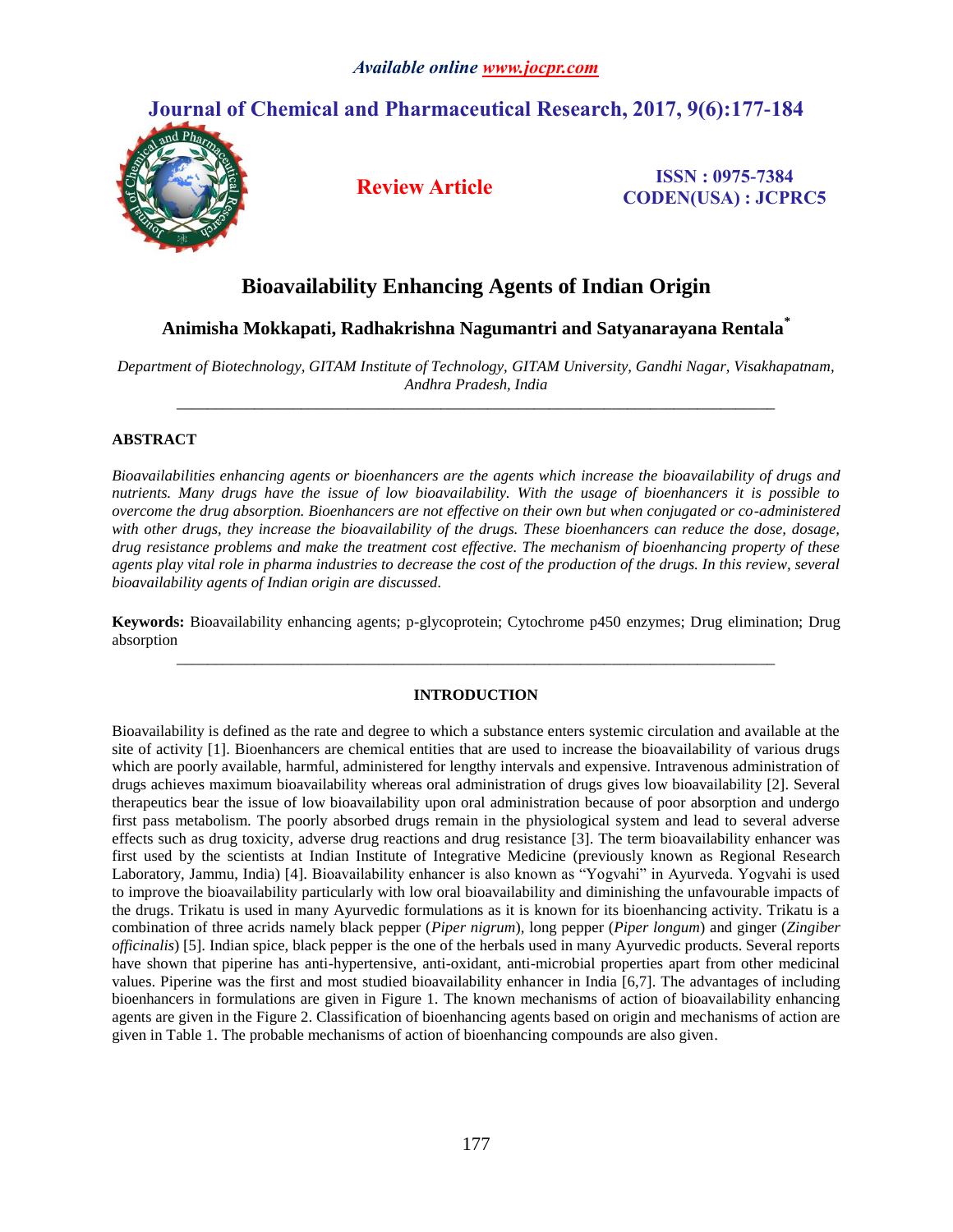# **Bioenhancers of Indian Origin**

# **Piperine**

Piperine, a major alkaloid present in *Piper nigrum* (black pepper) and *Piper longum* (long pepper) belongs to the family *Piperaceae.* Piperine is responsible for pungency in both black and long pepper which is found in fruits and seeds. Apart from its role as a bioenhancer, piperine also exhibits anti-oxidant, anti-thyroid, [8] anti-platelet, [9] anti-hypertensive, [10] anti-tumor, [11] hepato-protective, [12] anti-inflammatory, [13] anti-asthmatic, [14] and fertility enhancer [15]. The chemical structure of piperine is given in Figure 3. Several studies showed that bioavailability enhancing ability of piperine is due to its interaction with drug metabolizing enzymes such as cytochrome P450 enzymes (CYP) and p-glycoprotein (drug efflux pump) that are involved in first pass elimination of many drugs. Piperine also inhibits other drug metabolic enzymes such as NADPH cytochrome C reductase, UDPglucose dehydrogenase (UDP-GDH), aryl hydrocarbon hydroxylase (AHH) and UDP glucuronyl transferase [16].

 $\mathcal{L}_\text{max}$ 







**Figure 2: Mechanisms of action of bioenhancing compounds**

| Classification of bioenhancers based on their origin                                                                                                                       |                                              |                                       |                      |  |  |  |  |
|----------------------------------------------------------------------------------------------------------------------------------------------------------------------------|----------------------------------------------|---------------------------------------|----------------------|--|--|--|--|
|                                                                                                                                                                            | <b>Bioenhancers of Animal</b><br>Origin      |                                       |                      |  |  |  |  |
| Piperine, Curcumin, <i>Carum carvi</i> , Stevia, Ginger, Allicin, Aloevera, Geinstein,<br>Capsaicin, Quercetin, Naringin, Niaziridin, Liquorice, Lysergol, Cuminum cyminum |                                              |                                       | Cow Urine Distillate |  |  |  |  |
| Mechanisms of action of various bioenhancing compounds                                                                                                                     |                                              |                                       |                      |  |  |  |  |
| <b>Inhibitors of P-</b><br>glycoprotein<br>efflux pump                                                                                                                     | <b>Inhibitors of Cytochrome P450 enzymes</b> | <b>Inducers of gastric absorption</b> |                      |  |  |  |  |
| Piperine, Curcumin,<br>Carum carvi.<br>Genistein, Cuminum<br>cyminum, Naringin,<br>Ouercetin                                                                               | Piperine, Naringin, Gallic acid, Quercetin   | Niaziridin, Liquorice, Ginger         |                      |  |  |  |  |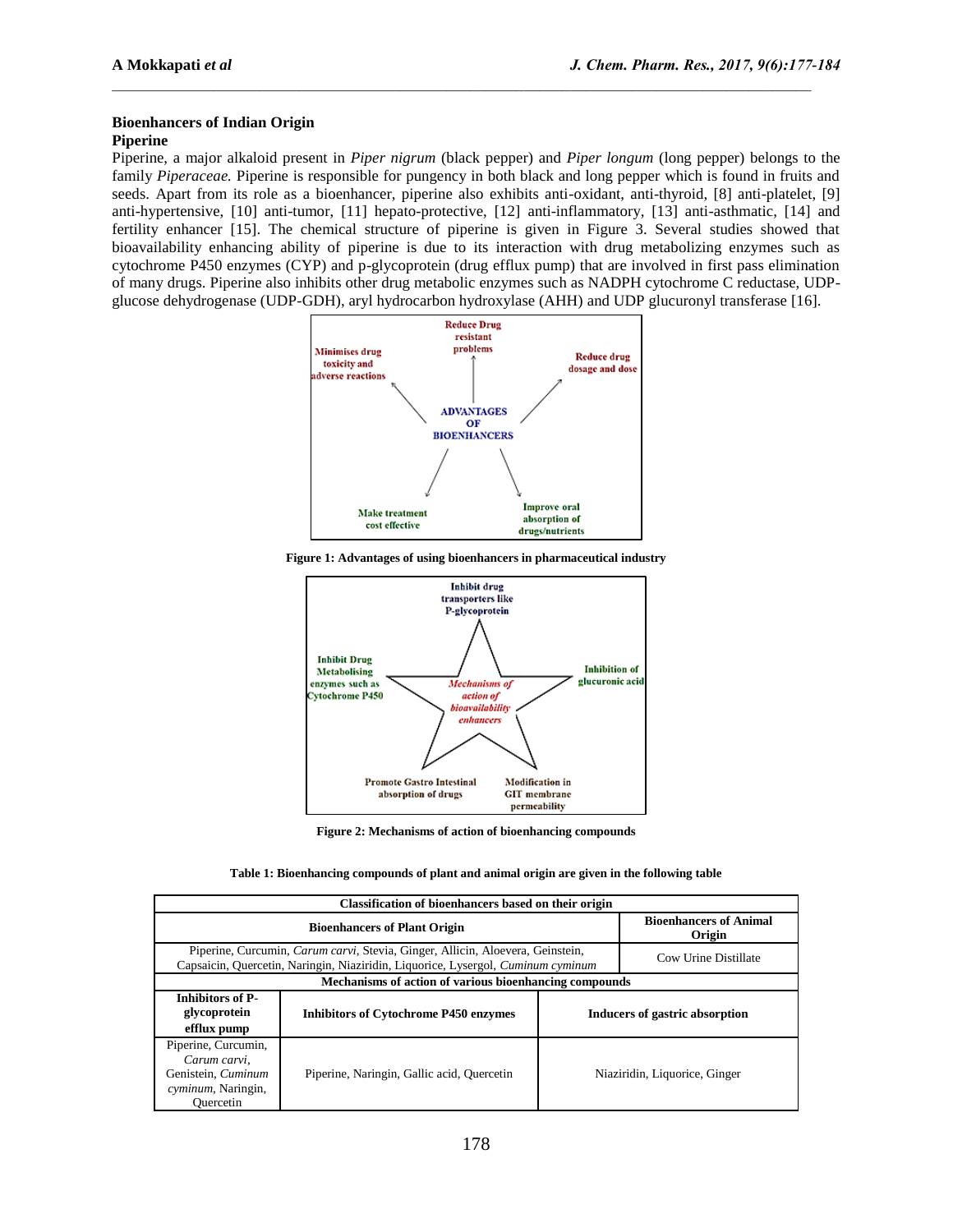Classes of the drugs whose bioavailability may be increased by piperine include antimicrobial agents, antiprotozoal agents, anti-helminthic agents, cardiovascular drugs, drugs acting on central nervous system, non-steroidal antiinflammatory drugs, vaccines, vitamins, herbal compounds, anti-histaminics, respiratory drugs, anticancer drugs, corticosteroids, muscle relaxants and hormones etc. [17]. The following are the some of the studies on enhancement of bioavailability of several drugs when co-administered with piperine.

 $\mathcal{L}_\text{max}$ 

#### **Piperine and Nevirapine**

Piperine when co-administered with Nevirapine, a potent non- nucleoside inhibitor for HIV-1 reverse transcriptase, mean Cmax, AUCt, AUC0-∞ and Clast values of nevirapine were increased by approximately 120%, 167%, 170% and 146% respectively [18].



**Figure 3: Several bioenhancing compounds present in Indian herbals**

#### **Piperine and Resveratrol**

Effect of Piperine when co-administered with resveratrol Cmax and AUC of resveratrol was increased by 1544% and 229% [19].

### **Piperine with Propranolol**

When Propranolol administered along with piperine, Cmax and AUC0-∞ of propranolol were increased by 100% and 102% [20].

## **Piperine and Beta-carotene**

Piperine when co-administered with beta-carotene there was greater increase in serum β-carotene (49.8 ± 9.6 pg/dl vs. 30.9 ± 5.4 pg/dl) compared to β-carotene plus placebo. 60% greater increase of AUC was observed when piperine when co-administered with beta-carotene compared to β-carotene plus placebo [21].

#### **Piperine and anti-TB drugs**

When co-administered with piperine, several ant-tuberculosis drugs (Isoniazid and Pyrazinamide) had shown a greater increase of Cmax and AUC by 400% and 101% respectively [22]. Classes of Pharmaceuticals and Nutraceuticals Bioenhanced by piperine are given in Table 2.

### **Curcumin**

Curcumin is biologically active flavonoid obtained from Indian spice turmeric (C*urcuma longa)*. Curcumin confers turmeric a bright orange – yellow color. Curcumin is used in dietary supplements, in beauty care products and as a food flavouring and colouring agent. The three curcuminoids present in turmeric are diferuloyl methane, desmethoxycurcumin and bisdemethoxycurcumin, volatile oils such as tumerone, atlantone, and zingiberone, sugars,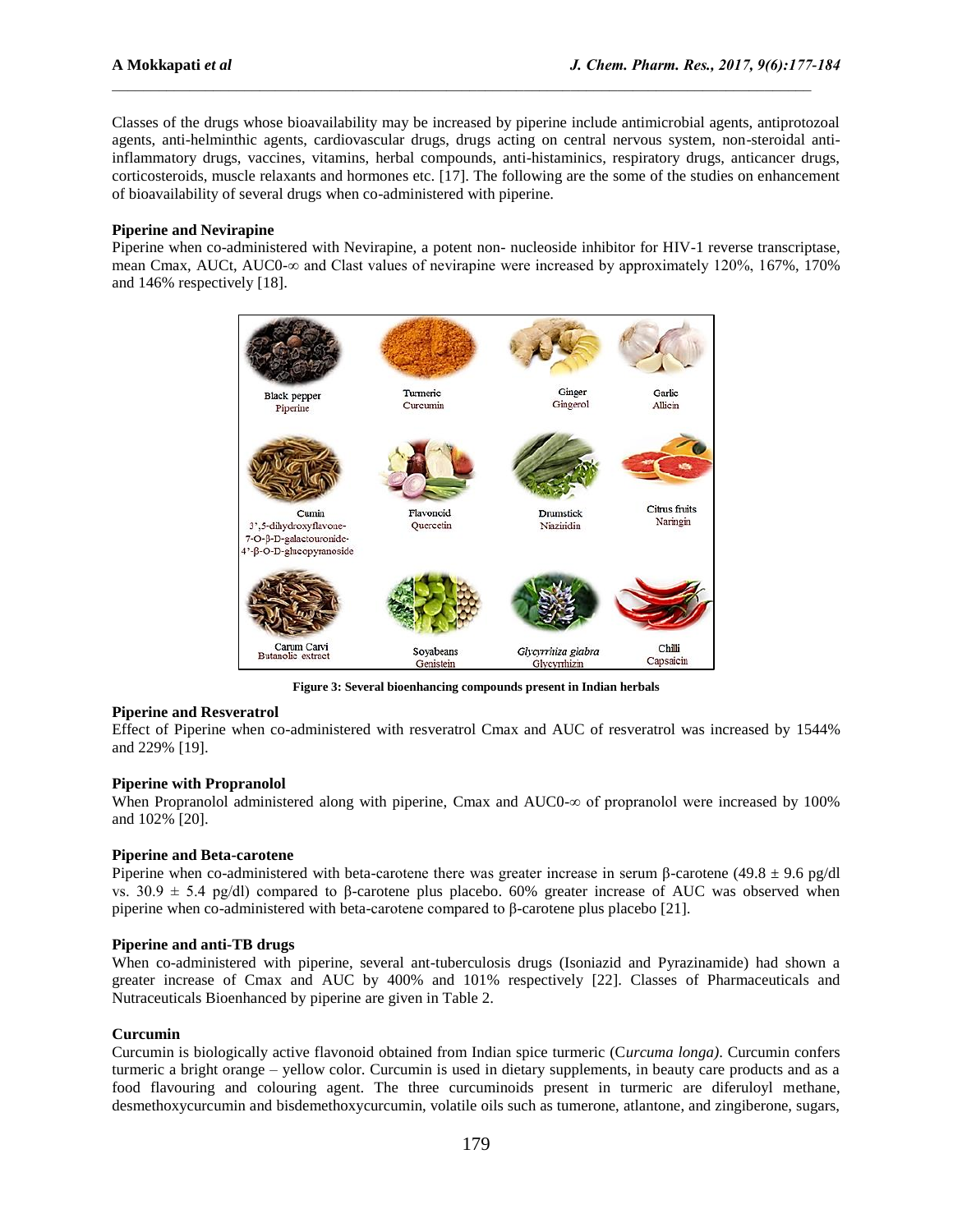proteins and gums [23]. Several studies have shown that curcumin exhibits a variety of pharmacological actions such as anti-oxidant, anti-inflammatory, hepato-protective, nephro-protective, anti-carcinogenic, anti-microbial, hypo-glycemic and anti-rheumatic activities [24]. It supresses the drug metabolizing enzymes such as CYP3A4, down-regulates p-gp and improves the Cmax and AUC of several anti-hypertensive and anti-anxietic drugs. Curcumin also inhibits UDP- glucuronyl transferase in gastro-intestinal tissues. Curcumin when co-administered with norfloxacin increased AUC and decreased the maintenance dose.

 $\mathcal{L}_\text{max}$ 

| <b>Class</b>                                         | <b>Examples</b>                                                                                                                                                                                                                                                                                                           |  |  |
|------------------------------------------------------|---------------------------------------------------------------------------------------------------------------------------------------------------------------------------------------------------------------------------------------------------------------------------------------------------------------------------|--|--|
| Water soluble vitamins                               | Vitamin B1, Vitamin B2, niacinamide, Vitamin B <sub>6</sub> , Vitamin B <sub>12</sub> , folic acid and<br>vitamin C                                                                                                                                                                                                       |  |  |
| Fat soluble vitamins                                 | Vitamin A, D, E and K                                                                                                                                                                                                                                                                                                     |  |  |
| Amino acids                                          | Lysine, Isoleucine, Leucine, Threonine, Valine, Tryptophan, Phenylalanine and<br>Methionine                                                                                                                                                                                                                               |  |  |
| Minerals                                             | Iodine, Calcium, Iron, Zinc, Copper, Selenium, Magnesium, Potassium, and<br>Manganese                                                                                                                                                                                                                                     |  |  |
| Herbal constituents                                  | Boswellic acid (Boswellia serrata), Ginsenosides (Gingko biloba), Withanaloids<br>(Withania somnifera), Curcuminoides (Curcuma longa), and Pycnogenol (Pinus<br><i>pinaster</i> )                                                                                                                                         |  |  |
| Antioxidants                                         | Vitamin A, Vitamin C, Vitamin E, Alpha carotene, Beta carotene, Beta crypto<br>xanthine, Lycopene, Lutein, Polyphenols                                                                                                                                                                                                    |  |  |
| Antimicrobial agents                                 | Ciprofloxacin, Pefloxacin, Ofloxacin, Norfloxacin, Phenoxymethyl Penicillin,<br>Ampicillin, Amoxicillin, Cloxacillin, Erythromycin, Roxithromycin,<br>Azithromycin, Cephalexin, Cefadroxil, Cefuroxime axetil, Cefixime, Co-<br>trimoxazole, Acyclovir, Cefaclor, Clofazimine, Fluconazole, Griseofulvin,<br>Ketoconazole |  |  |
| Antiprotozoal agents                                 | Metronidazole, Tinidazole, Quinine, Chloroquine, Primaquine, Sulfadoxine +<br>Pyrimethamine                                                                                                                                                                                                                               |  |  |
| Anthelmintic agents                                  | Mebendazole                                                                                                                                                                                                                                                                                                               |  |  |
| Cardiovascular drugs                                 | Amlodipine, Diltiazem, Atenolol, Lisinopril, Lovastatin, Gemfibrozil,<br>Nifedipine, Enalapril, Propranolol                                                                                                                                                                                                               |  |  |
| Drugs acting on central nervous systems              | L-dopa, Buspirone, Dextropropoxyphene, Pentazocine, Morphin derivatives,<br>Diazepam, Lorazepam, Alprazolam, Haloperidol, Chlorpromazine, Thioridazine                                                                                                                                                                    |  |  |
| Non-steroidal anti-inflammatory drugs                | Diclofenac, Ketorolac, Piroxicam, Ibuprofen, Indomethacin, Naproxen                                                                                                                                                                                                                                                       |  |  |
| Drugs used in the treatment of respiratory disorders | Solbutamol, Terbutaline, Theophylline, Bromhexine                                                                                                                                                                                                                                                                         |  |  |
| Antihistaminics                                      | Astemizole, Terfenadine, Loratadine                                                                                                                                                                                                                                                                                       |  |  |
| Prokinetic drugs                                     | Metoclopramide, Domperidone, Cisapride                                                                                                                                                                                                                                                                                    |  |  |
| Corticosteroids                                      | Prednisolone, Dexamethasone, Betamethasone                                                                                                                                                                                                                                                                                |  |  |
| Steroid hormones                                     | Stanazolol, Oral Contraceptives                                                                                                                                                                                                                                                                                           |  |  |
| Vaccines                                             | Oral polio vaccine                                                                                                                                                                                                                                                                                                        |  |  |
| Antiulcer drugs                                      | Omeprazole, Ranitidine, Femotidine etc.                                                                                                                                                                                                                                                                                   |  |  |
| Central muscle relaxants                             | Carisoprodol, Chlormezanone                                                                                                                                                                                                                                                                                               |  |  |
| <b>Anti-Cancer Drugs</b>                             |                                                                                                                                                                                                                                                                                                                           |  |  |
| 1) Alkylating agents                                 | Mechlorthiamine, Cyclophosphamide, Ifosamide, Chlorambucil,<br>Hexamethylmelamine, ThiotepaBusulfan,                                                                                                                                                                                                                      |  |  |
| 2) Antimetabolites                                   | Carmustine, Lomustine, Semustine, Streptozotocin, Decarbazine,<br>Vincristine, Vinblastin, Etoposide, Teniposide, Dectinimycin, Daunorubicin,<br>Doxorubicin, Epirubicin, Idarubicin, Bleomycin,                                                                                                                          |  |  |
| 3) Natural Products                                  | Mithramycin, Mitomycin, L- Asparaginase, Interferon Alfa                                                                                                                                                                                                                                                                  |  |  |
| Hormone and hormone antagonists                      | Prednisolone, Hydroxyprogestirone, Medroxyprogestirone, Megestrol,<br>Diethylstilbestirole, Ethinyl estradiol, Tamoxifen, Testosterone propionate,<br>Fluoxymesterone, Flutamide, Leuprolide                                                                                                                              |  |  |
| Miscellaneous agents                                 | Cisplatin, Crboplatin, Mitoxantrone, Hydroxyurea, Procarbazine, Mitotane,<br>Aminoglutethimide, Coenzyme Q10                                                                                                                                                                                                              |  |  |

**Table 2: The bio-availability of the drugs mentioned above are increased when these drugs are administered along with piperine**

#### **Gingerol**

[6]-gingerol is the major pungent essential oil of ginger (*Zingiber officinale*). Gingerol improves the absorption of several drugs by regulating the intestinal function to facilitate absorption of several drugs. Gingerol alone provides bio enhancing activity in the range of 30-75%, whereas piperine and gingerol combination provide the bioavailability of drugs in the range of 10–85%. The bioenhancing dosage of gingerol is in the range of 10–30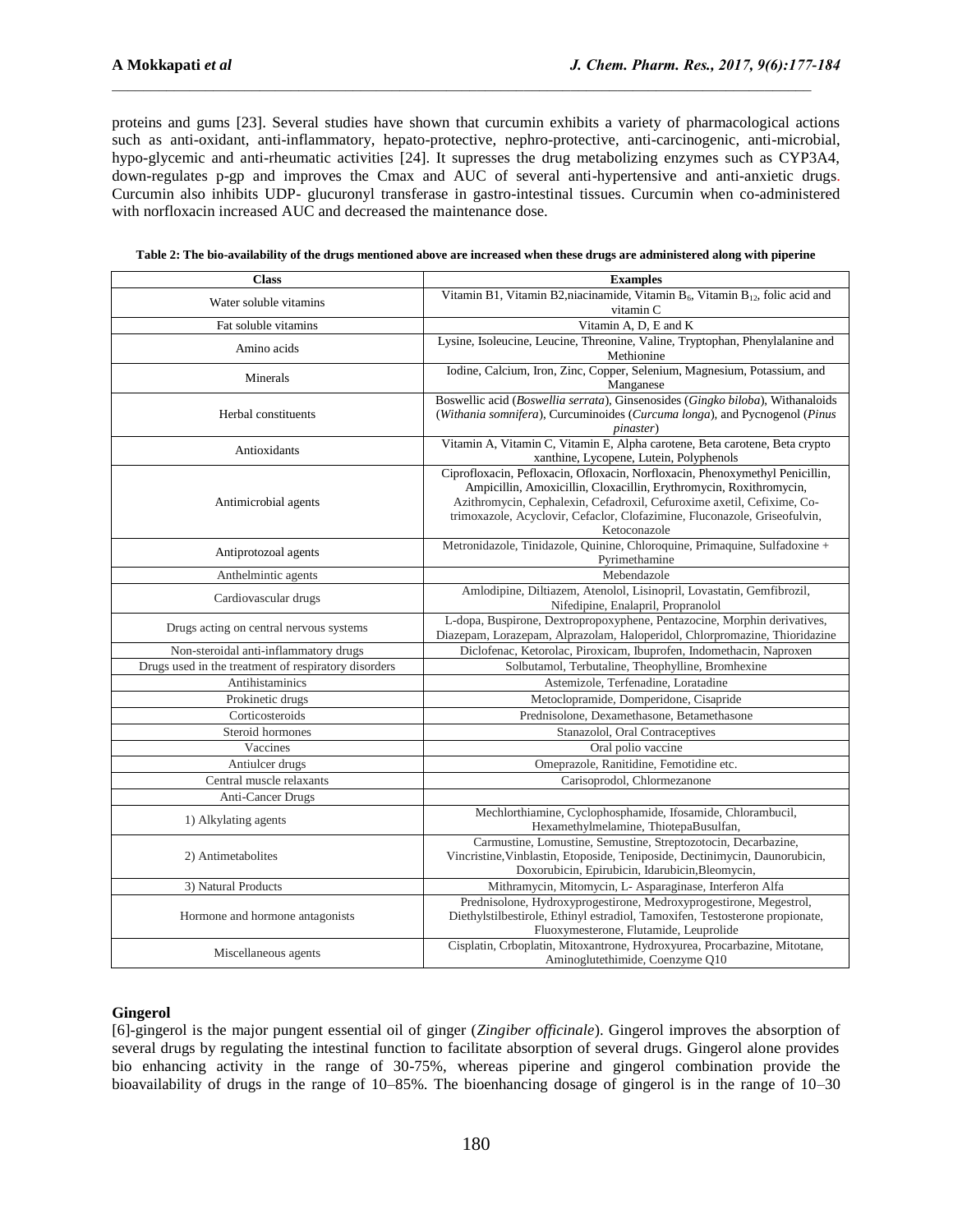mg/kg body weight and piperine is in the range of 4-12 mg/kg body weight. It increases the bioavailability of several antibiotics like Azithromycin, Erythromycin, Cephalexin, Cefadroxil, Cloxacillin, and Amoxycillin [25-27].

 $\mathcal{L}_\text{max}$ 

# **Naringin**

Naringin is a major flavonoid found in grapefruits, sour oranges, onions, apples and tea. It exhibits various pharmacological effects such as anti-oxidant, anti-allergic, lowering blood lipid level and anti-carcinogenic. Naringin has shown inhibitory activity of several drug metabolizing enzymes such as CYP3A1, CYP3A2, and CYP3A4 and additionally modulates p-gp drug efflux pump. This mechanism of action made naringin to increase the bioavailability of drugs such as paclitaxel, verapamil, saquinavir and cyclosporine A, tamoxifen, doxorubicin and diltiazem [27].

# **Quercetin**

Quercetin is a plant derived flavonoid found in apples, onions, nuts, berries, broccoli [28-30]. It displays significant properties like anti-viral, anti-carcinogenic, anti-bacterial and anti-inflammatory [31], anti-oxidant, free radical scavenging effects [28]. It also acts by inhibiting drug metabolizing enzymes, CYP3A4 and drug transporter pump, p-glycoprotein [29]. The bioavailability enhancement effect of quercetin was well studied on oral administration of paclitaxel when co-administered with quercetin [27]. Allicin, Capsaicin, Caraway, Cumin, Genistein, Liquorice and Niaziridin are several plant based compounds known to increase the bioavailability of several anti-microbial, anticancer, anti-hypertensive and anti-diabetic drugs. In Table 3, different drugs whose bioavailability may be increased when co-administered with the bioenhancing compounds are given.

**Table 3: The following table represents the source and structural representation of several bioenhancing compounds of Indian origin**

| S. No            | <b>Source of bioenhancer</b>                                  | <b>Bio enhancing compound</b> | <b>Structure</b>                            | <b>Drugs</b> whose<br><b>Bioavailability may be</b><br>enhanced                                            |
|------------------|---------------------------------------------------------------|-------------------------------|---------------------------------------------|------------------------------------------------------------------------------------------------------------|
| 1                | Black pepper (Piper<br>nigrum), Long pepper<br>(Piper longum) | Piperine                      |                                             | Reserveratol, Phenytoin,<br>Nevirapine, Rifampicin,<br>Theophylline, Polyphenols<br>etc.                   |
| $\overline{c}$   | Turmeric                                                      | Curcumin                      | НC<br>OCH <sub>3</sub><br>H <sub>3</sub> CO | Midazolam, Celiprolol,<br>Norfloxacin                                                                      |
| 3                | Ginger<br>(Zingiber officinale)                               | [6]- Gingerol                 | OH<br>O<br>HO<br>OCH <sub>3</sub>           | Azithromycin,<br>Erythromycin, Cephalexin,<br>Cefadroxil.<br>Ketoconazole, Cloxacillin,<br>and Amoxycillin |
| $\overline{4}$ . | Citrus fruits                                                 | Naringin                      | OН                                          | Paclitaxel, Verapamil,<br>Saquinavir, Cyclosporine<br>A, Tamoxifen,<br>Doxorubicin and Diltiazem           |
| 5                | Apples, onions, nuts,<br>berries, broccoli and<br>grains      | Quercetin                     | OH<br>HO.<br>HO.<br>OН<br>Õ<br>ÓН           | Paclitaxel, Verapamil,<br>Tamoxifen, Fexofenadine,<br>Etoposide, Polyphenols<br>and<br>Doxorubicin         |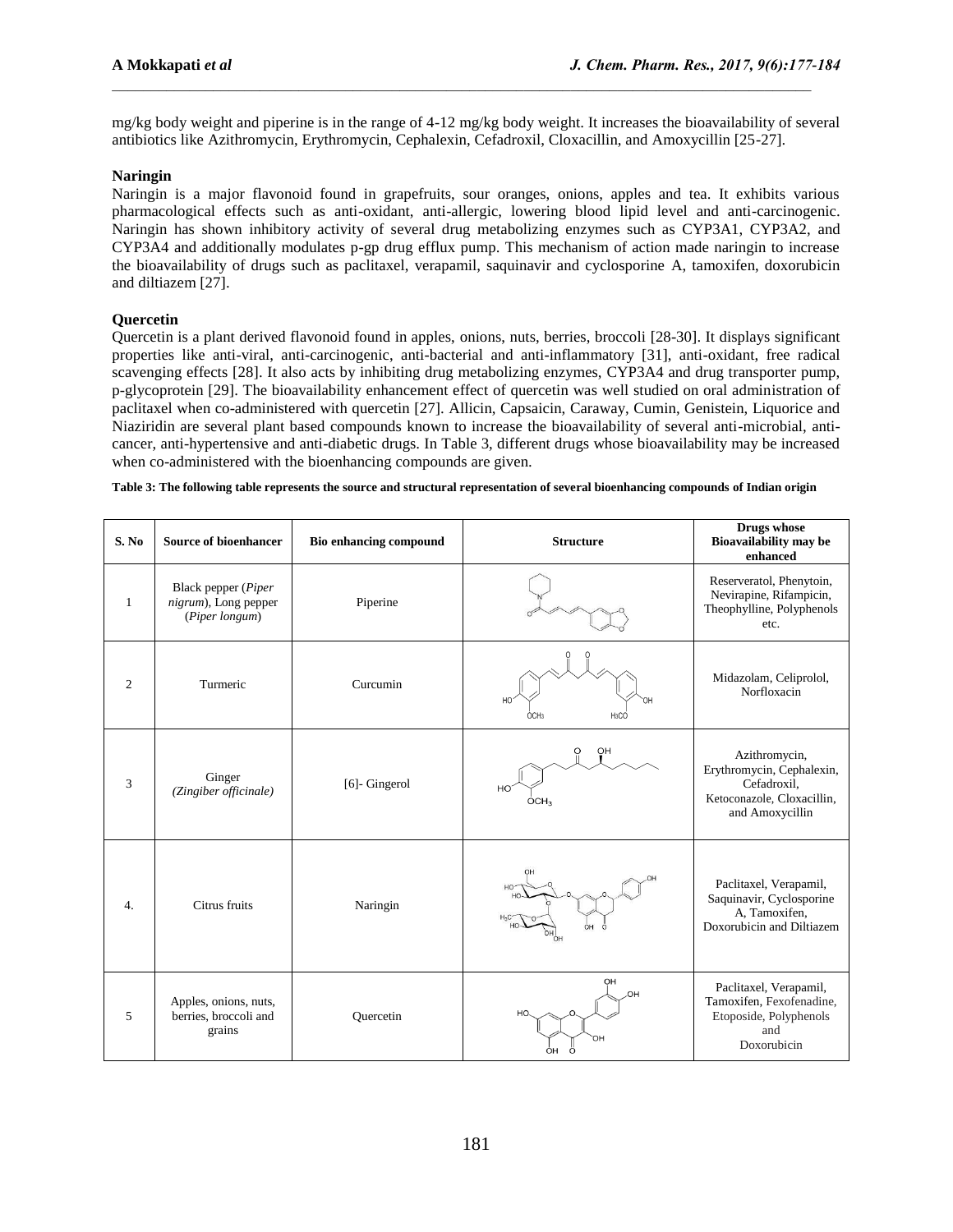| 6              | Drumstick leaves, pods<br>and bark | Niaziridin                                                                               | CH <sub>2</sub><br>$-cv$<br>$H_3C$<br>HO<br>HÓ<br>HO                                                       | Rifampicin, Ampicillin,<br>Tetracycline, and Nalidixic<br>acids                            |
|----------------|------------------------------------|------------------------------------------------------------------------------------------|------------------------------------------------------------------------------------------------------------|--------------------------------------------------------------------------------------------|
| $\overline{7}$ | Soyabeans, lupin and<br>kudzu      | Genistein                                                                                |                                                                                                            | Polyphenols, Paclitaxel                                                                    |
| 8              | Liquorice<br>(Glycyrrhiza glabra)  | Glycyrrhizin                                                                             | $\text{CH}_3$ ,<br>COOH<br>CH <sub>3</sub><br>CH <sub>3</sub><br>CH.<br>$CH_3$ $CH_3$<br>HOOC<br>HO<br>'nн | Rifampicin, Ampicillin,<br>Tetracycline, and Nalidixic<br>acids                            |
| 9              | Cumin (Cuminum<br>$c$ yminum $)$   | 3',5dihydroxy flavone-7-O-β-<br>$D$ -galactouronide-4'- $\beta$ -O-D-<br>glucopyranoside | COOH                                                                                                       | Cycloserine, Amoxicillin<br>and Erythromycin,<br>Fluconazole, Zidovudine<br>and Cephalexin |
| 10             | Chilli pepper<br>(Capsicum annum)  | Capsaicin                                                                                | CH <sub>3</sub><br>ċн <sub>з</sub><br>HO                                                                   | Theophylline                                                                               |
| 11             | Garlic<br>(Allium Sativum)         | Allicin                                                                                  |                                                                                                            | Amphotericin B                                                                             |

 $\mathcal{L}_\text{max}$ 

#### **Bioenhancers of Animal Origin**

### **Cow urine distillate**

According to Ayurveda literature, cow urine (*Gomutra*) is useful in the treatment of number of diseases such as leprosy, filaria, cancer etc. [32]. Cow urine contains all compounds that are necessary for the functioning of the body such as water, urea, vitamins A, B, C, D, E, minerals, enzymes and hormones [33]. Cow urine distillate is more effective as bioenhancer than cow urine, to increase the bioavailability of antimicrobial, antifungal, and anticancer drugs. Cow urine distillate enhances the absorption and transport of several drugs by inhibiting the drug metabolising enzymes and drug transporter proteins across cell membranes. Cow urine distillate increased the activity of antibiotics by 5-7 times against *Escherichia coli* and 3-11 times against Gram-positive bacteria, by enhancing the transport of antibiotics across the gastrointestinal tract. Rifampicin tetracycline, ampicillin and zinc are some of the drugs whose bioavailability was increased when co-administered with cow urine distillate [27,34]. Cow urine distillate enhanced the levels of gonadotropin releasing hormone. Due to this, gonadosomatic indices, sperm motility, sperm count, and sperm morphology were enhanced [35].

## **CONCLUSION**

The current paper discussed the bioavailability enhancing effects of natural products in animals and humans. But these compounds have not been completely explored till date. But the information on the exact mechanism of action, toxicity evaluation and suitable drug combinations are to be assessed. The effective formulation strategy of natural products is crucial to improve their *in vivo* performance and ultimately maximize their effectiveness as a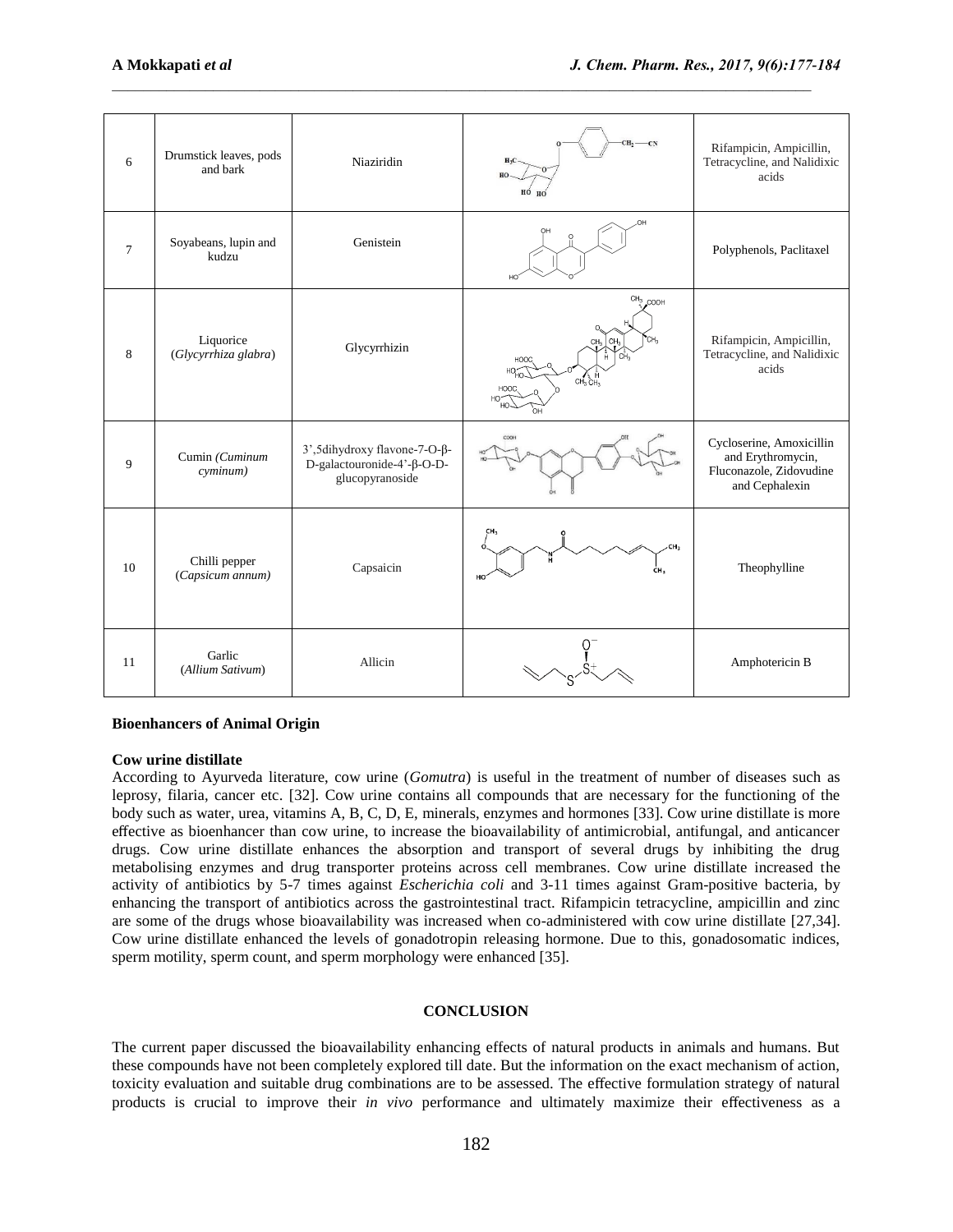bioavailability enhancer. Some of the natural products discussed in this paper are piperine, curcumin, gingerol, niaziridin, glycyrrhizin, cumin, caraway, allicin, genistein, capsaicin, quercetin, naringin, and cow urine distillate. These compounds reduce the dose, shorten treatment, and thus reduce drug-resistance and drug toxicity or adverse reactions. Due to dose economy, treatment is cost-effective. Therefore, it is important to focus on this area for further research on their active principles, mechanisms of actions, toxicity evaluation, and suitable combinations with other drugs. This will help us to explore novel principles with high bioenhancing ability and less toxic effects.

 $\mathcal{L}_\text{max}$ 

# **ACKNOWLEDGEMENTS**

The review is based on the research work conducted during University Grants Commission (UGC) sponsored project (F. No. 42-221/2013 SR).

#### **REFERENCES**

- [1] DB Brahmanka; S Jaiswal. Biopharmaceutics and Pharmacokinetics: A Treatise (1st edn). Vallabh Prakashan Publishers, **1995**, 24-26.
- [2] VD Tatiraju; VB Bagade; JP Karambelkar; MV Jadhav; V Kadam. *J Pharmacognosy Phytochem*. **2013**, 2(3), 55-60.
- [3] SS Muttepawar; SB Jadhav; AD Kankudate; SD Sanghai; DR Usturge; S Chavare. World J Pharm Sci, **2014**, 3(3), 667-677.
- [4] N Atal; KL Bedi. *J Ayurveda Integr Med*. **2010**, 1(2), 96-99.
- [5] GK Randhawa; JS Kullar; Rajkumar. Int J App Basic Med Res. **2011**, 1(1), 5-10.
- [6] S Drabu; S Khatri; S Babu; P Lohani. *Res J Pharm Biol Chem Sci*. **2011**, 2(4), 108-119.
- [7] XF Grace; SL Seetha; D Chamundeeswari; PK Manna; S Shanthi; S Latha. *Indo American J Pharm Res*. **2013**, 3(12), 1576-1580.
- [8] RK Vijaya; N Nalini. *J Basic Clin Physiol Pharmacol*. **2006**, 17(2), 71-86.
- [9] B Park; D Son; Y Park; T Kim; S Lee. *Phytomedicine*. **2007**, 14(12), 853-855.
- [10] S Taqvi; A Shah; A Gilani. *J Cardiovasc Pharm*. **2008**, 52(5), 452-458.
- [11] S Manoharan; S Balakrishnan; V Menon; L Alias; A Reena. *Singapore Med J*. **2009**, 50(2), 139-146.
- [12] H Matsuda; K Ninomiya; T Morikawa; D Yasuda; I Yamaguchi; M Yoshikawa. *Bioorg Med Chem Lett*. **2008**, 18(6), 2038-2042.
- [13] S Kumar; V Singhal; R Roshan; A Sharma; G Rembhotkar; B Ghosh. *Eur J Pharmacol*. **2007**, 575(1-3), 177- 186.
- [14] S Kim; Y Lee. *J Pharm Pharmacol*. **2009**, 61(3), 353-359.
- [15] P Piyachaturawat; C Pholpramoolz. *Cell Biol Int*. **1997**, 21(7), 405-409.
- [16] SG Acharya; AH Momin; AV Gajjar. *Am J Pharm Tech Res*. **2012**, 2(2), 32-44.
- [17] RB Patel; IA Modi. Inventors, Cadila Laboratories Limited, assignee. Compositions containing piperine, United States patent US 5,616,593. **1997**.
- [18] R Kasibhatta; MU Naidu. *Drugs R & D*. **2007**, 8(6), 383-391.
- [19] JJ Johnson; M Nihal; IA Siddiqui; CO Scarlett; HH Bailey; H Mukhtar; N Ahmad. *Mol Nut Food Res*. **2011**, 55(8), 1169-1176.
- [20] G Bano; RK Raina; U Zutshi; KL Bedi; RK Johri; SC Sharma. *Eur J Clin Pharmacol*. **1991**, 41(6), 615-617.
- [21] V Badmaev; M Majeed; EP Norkus. *Nut Res*. **1999**, 19(3), 381-388.
- [22] RS Kapil; U Zutshi; KL Bedi. *Eur Patent*, **2002**.
- [23] M Akram; S Uddin; A Ahmed; K Usmanghani; A Hannan; E Mohiuddin. *Rom J Biol Plant Biol*. **2010**, 55(2), 65-70.
- [24] P Anand; AB Kunnumakkara; RA Newman; BB Aggarwal. *Mol Pharm*. **2007**, 4(6), 807-818.
- [25] GN Qazi; KL Bedi; RK Johri. Bioavailability enhancing activity of *Zingiber o*ffi*cinale* and its extracts/ fractions thereof, United States Patent Number, US2003/ 0170326A1, **2003**.
- [26] G Qazi; K Bedi; R Johri; M Tikoo; A Tikoo; S Sharma; S Abdullah; O Suri; B Gupta; K Suri; N Satti. Inventors. Bioavailability enchancing activity of Zingiber officinale Linn and its extracts/fractions thereof. United States patent application US 10/318,314. **2002**.
- [27] GB Dudhatra; SK Mody; MM Awale; HB Patel; CM Modi; A Kumar. *Sci World J*. **2012**, 1, 1-33.
- [28] P Lakhanpal; DK Rai. *Int J Med Update*. **2007**, 2(2), 22-37.